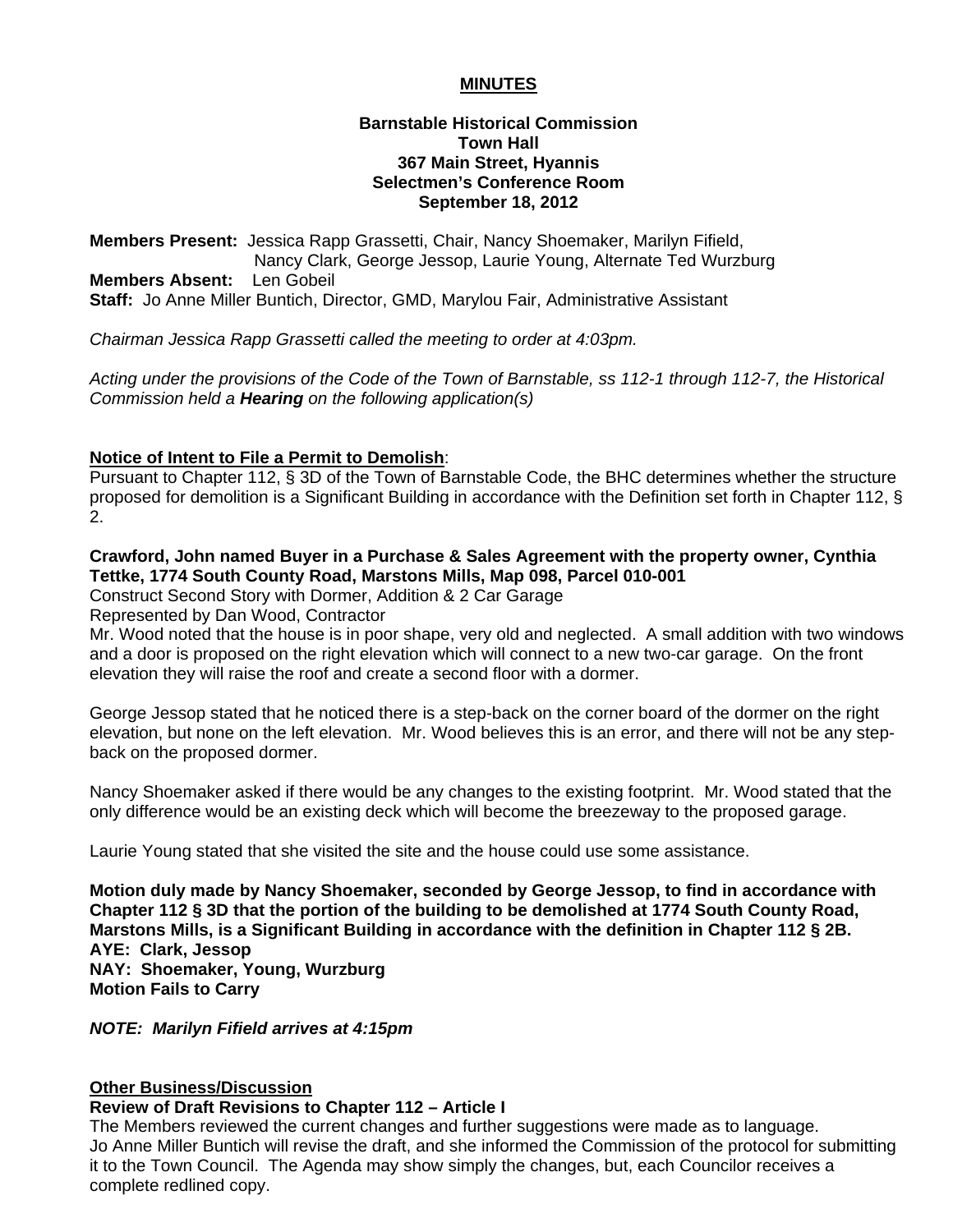#### **Implementation of Preservation Plan**

Jo Anne Miller Buntich explained that this Action Plan was adopted along with the Preservation Plan. There may be some items that were originally designated as Priority 1 that are currently ongoing. She would like to see the Commission prioritize the ratings, set up a time table and try to get the work done.

Ted Wurzburg asked about the landscape implementation and it seems to him that this is ongoing. Jo Anne Miller Buntich noted it could be helpful if they sat with a map of Barnstable and have the Historical Commission tell them where the priorities are.

Marilyn Fifield suggested pursuing the Certified Local Government (CLG) designation for training opportunities and a closer relationship with the State. It also allows competing for grant funding available only to CLGs - now just 20 out of all 351 MA cities and towns. She also felt a State Survey & Planning Grant should be sought to pursue National Register nominations recommended in the latest Preservation Plan. Such a grant could fund hiring a consultant who would prepare the documents. Jo Anne Miller Buntich asked the Commission for time to research this and she will forward information to the members.

Nancy Shoemaker suggested perhaps two or three members could form a Subcommittee, review the Action Plan and report back to the Commission. Jessica Rapp Grassetti concurred and suggested this Subcommittee review the priorities and make suggestions.

Jo Anne Miller Buntich suggested that Growth Management could host a website that could incorporate many of the suggested implementations. It could also ask people to interact with the Commission on what they think is important.

Marilyn Fifield, George Jessop and Ted Wurzburg volunteered for the Subcommittee, and Ms. Buntich suggested recording clerk Marylou Fair attend the meetings to keep notes and schedule meetings

Laurie Young asked if the Commission could use Interns, and Jo Anne Miller Buntich stated that she would be happy to help with that. They utilized Americorps for the Landscaping Plan.

#### **CORRESPONDENCE RECEIVED**

**Town Attorney e-mail re: Open Meeting Law Training at Barnstable High School – October 17, 2012**  Chair Grassetti urged each member to attend as additional training is always helpful and informative.

#### **Letter from Mass. Historical Commission re: 148 Main Street, Cotuit**

The owners of 148 Main Street, Cotuit, appear to have written to the Mass. Historical Commission (MHC) seekng National Register nomination for their property. MHC replied that they do not have a Form B on file. Our records indicate that one was completed, but there is no record that it was sent to MHC. Jo Anne Miller Buntich stated that the Growth Management Dept would be happy to write a letter to MHC asking for a complete listing of Form B's on file, but she felt it might be best coming from the Historical Commission directly.

#### **APPROVAL OF MINUTES**

**July 30, 2012 Motion duly made by Nancy Shoemaker, seconded by Laurie Young, to approve the Minutes of July 30, 2012 as edited. So Voted Unanimously** 

**August 20, 2012 Motion duly made by Nancy Shoemaker, seconded by Laurie Young, to approve the Minutes of August 20, 2012 as edited. So Voted Unanimously**